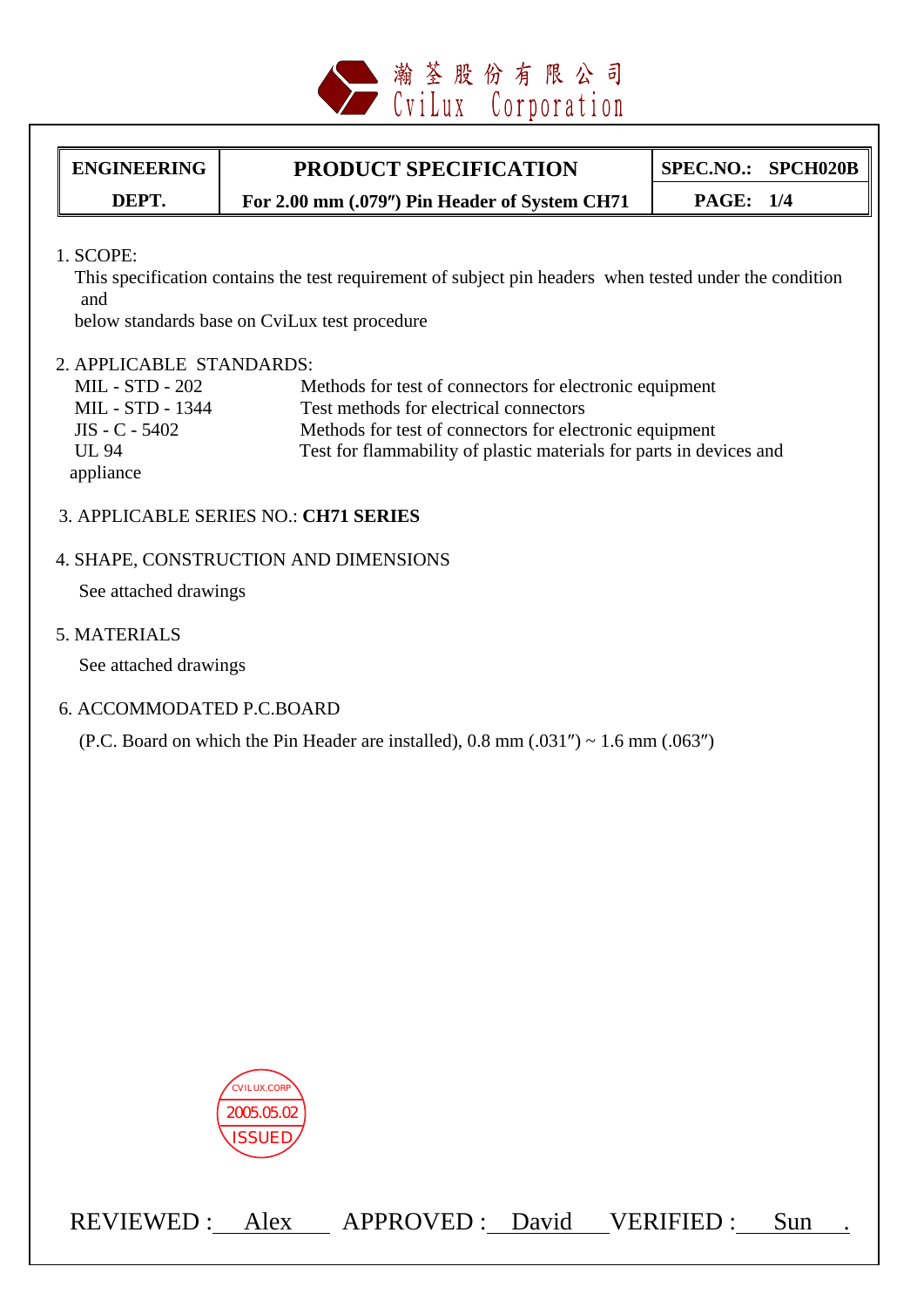

## ENGINEERING **PRODUCT SPECIFICATION** SPEC.NO.: SPCH020B

**DEPT. For 2.00 mm (.079**″**) Pin Header of System CH71 PAGE: 2/4** 

## 7. ELECTRICAL PERFORMANCE:

|     | <b>ITEM</b>               | <b>TEST CONDITION</b>                                             |                                  |
|-----|---------------------------|-------------------------------------------------------------------|----------------------------------|
| 7.1 | Rated current and voltage |                                                                   | 1A 250V AC (r.m.s.)              |
| 7.2 | Contact resistance        | Dry circuit of DC 20 mV max., 100 mA max. Less than 20 m $\Omega$ |                                  |
| 7.3 | Dielectric strength       | When applied AC 1000 V 1 minute between<br>adjacent terminal      | No change                        |
| 7.4 | Insulation resistance     | When applied DC 500 V between adjacent<br>terminal or ground      | More than $1000 \text{ M}\Omega$ |

#### 8. MECHANICAL PERFORMANCE:

| ITEM                | <b>TEST CONDITION</b>                 | REQUIREMENT         |
|---------------------|---------------------------------------|---------------------|
| Pin retention force | Push pin from insulator base at speed | More than $0.8$ Kgf |
|                     | $25 \pm 3$ mm per minute              |                     |

## 9. ENVIRONMENTAL PERFORMANCE:

|     | <b>ITEM</b>                     | <b>TEST CONDITION</b>                                                    | <b>REQUIREMENT</b>                           |
|-----|---------------------------------|--------------------------------------------------------------------------|----------------------------------------------|
| 9.1 | Solder ability                  | <b>Tin-Lead Process:</b>                                                 | Minimum:                                     |
|     |                                 | Soldering time: $5 \pm 0.5$ second                                       | 90% of immersed area                         |
|     |                                 | Soldering pot: $230 \pm 5$ °C                                            |                                              |
|     |                                 | <b>Lead-Free Process:</b>                                                |                                              |
|     |                                 | Soldering time: $3 \pm 0.5$ second                                       |                                              |
|     |                                 | Soldering pot: $245 \pm 5$ °C                                            |                                              |
| 9.2 | Resistance to soldering<br>heat | Soldering time: $5 \pm 0.5$ second                                       | No damage                                    |
|     |                                 | Soldering pot: $260 \pm 5^{\circ}$ C                                     |                                              |
|     |                                 | Tin-Lead Process for SMT Type:                                           |                                              |
|     |                                 | Refer Reflow temperature profile(11.1)                                   |                                              |
|     |                                 | Lead-Free Process for SMT Type:                                          |                                              |
|     |                                 | Refer Reflow temperature profile(11.2)                                   |                                              |
| 9.3 | Heat aging                      | $105 \pm 2$ °C, 96 hours                                                 | No damage                                    |
| 9.4 | Humidity                        | 40± 2°C, 90-95% RH, 96 hours<br>measurement must be taken within 30 min. | Appearance: No damage<br>Contact resistance: |
|     |                                 | after tested                                                             | Less than twice of initial                   |
|     |                                 |                                                                          | Dielectric strength:                         |
|     |                                 |                                                                          | To pass para 7-3                             |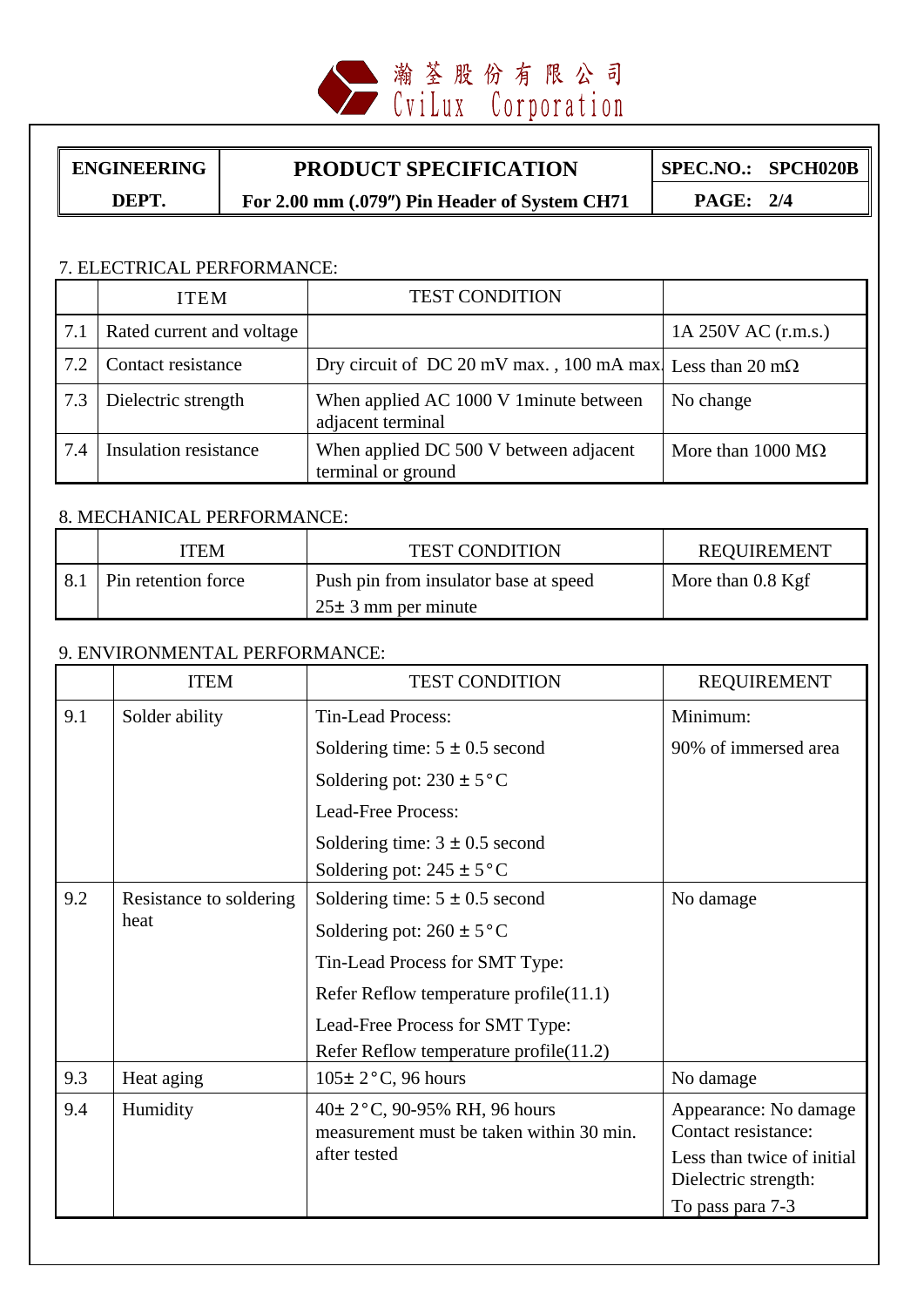

ENGINEERING **PRODUCT SPECIFICATION** SPEC.NO.: SPCH020B **DEPT. For 2.00 mm (.079**″**) Pin Header of System CH71 PAGE: 3/4** 

|     | <b>ITEM</b>         | <b>TEST CONDITION</b>                       | <b>REQUIREMENT</b>         |
|-----|---------------------|---------------------------------------------|----------------------------|
| 9.5 | Temperature cycling | One cycle consists of :                     | Appearance: No damage      |
|     |                     | (1)-55 $^{+0}_{-3}$ °C, 30 min.             | Contact resistance:        |
|     |                     | $(2)$ Room temp. 10-15 min.                 | Less than twice of initial |
|     |                     | (3) 85 $^{+3}_{-0}$ °C, 30 min.             |                            |
|     |                     | $(4)$ Room temp. 10-15 min.                 |                            |
| 9.6 | Salt spray          | Temperature: $35 \pm 3$ °C                  | Appearance: No damage      |
|     |                     | Solution: $5\pm 1\%$                        | Contact resistance:        |
|     |                     | Spray time: $48 \pm 4$ hours                | Less than twice of initial |
|     |                     | Measurement must be taken after water rinse |                            |

10. AMBIENT TEMPERATURE RANGE:

-40 to +  $105\,^{\circ}$ C; +  $215\,^{\circ}$ C intermittent (Vapor Phase Solder Reflow) for SMT type